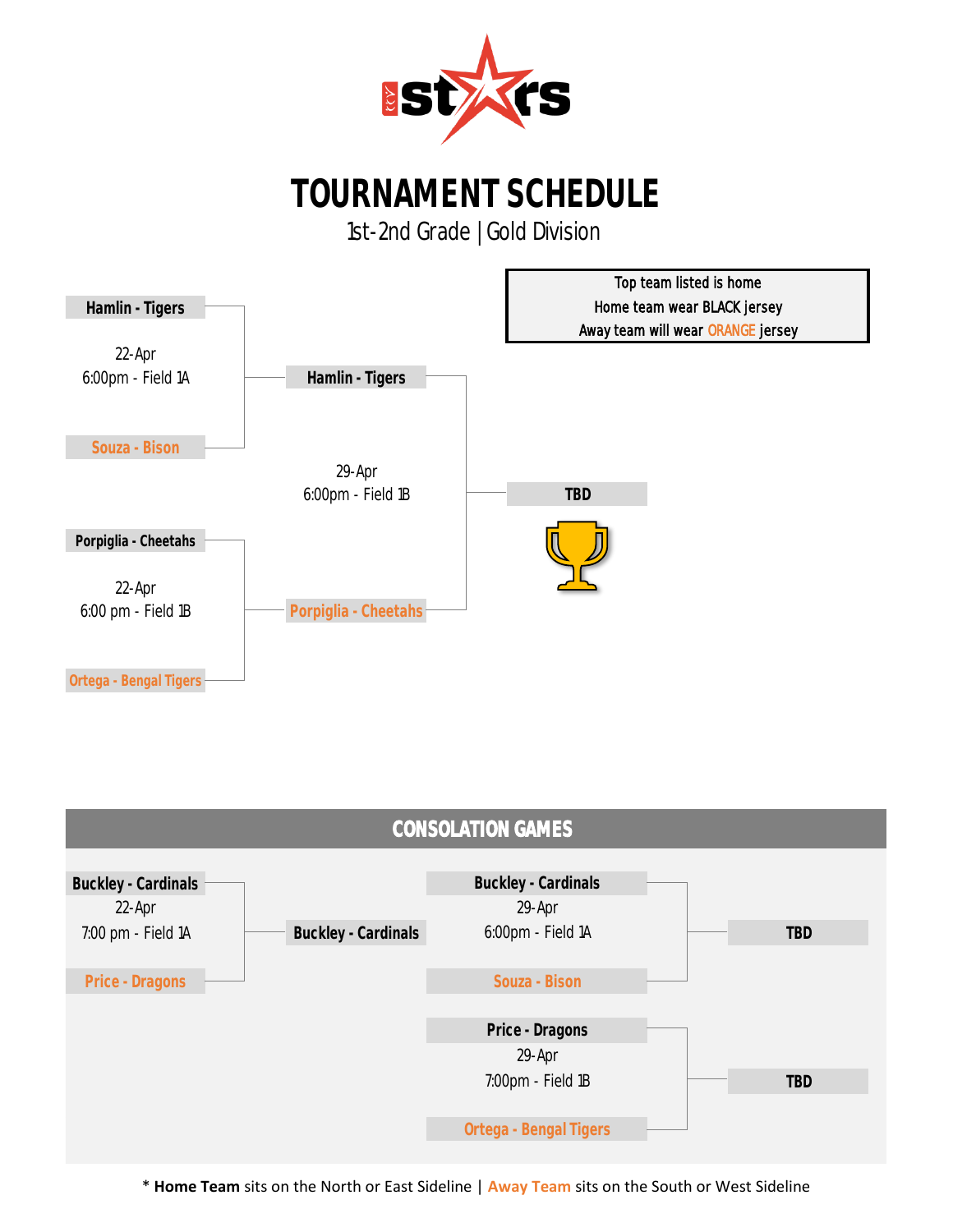

3rd-4th Grade | Gold Division



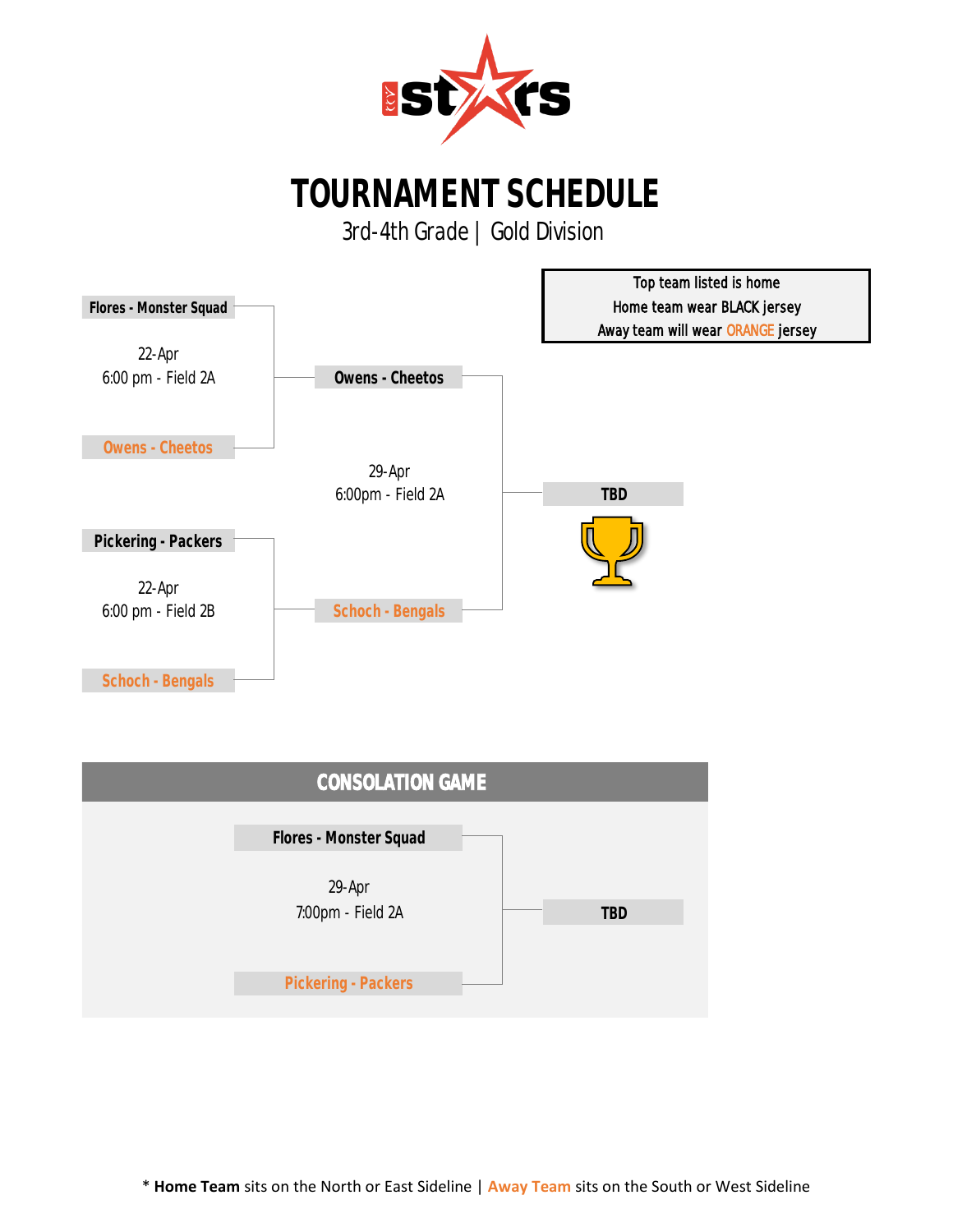

3rd-4th Grade | Silver Division



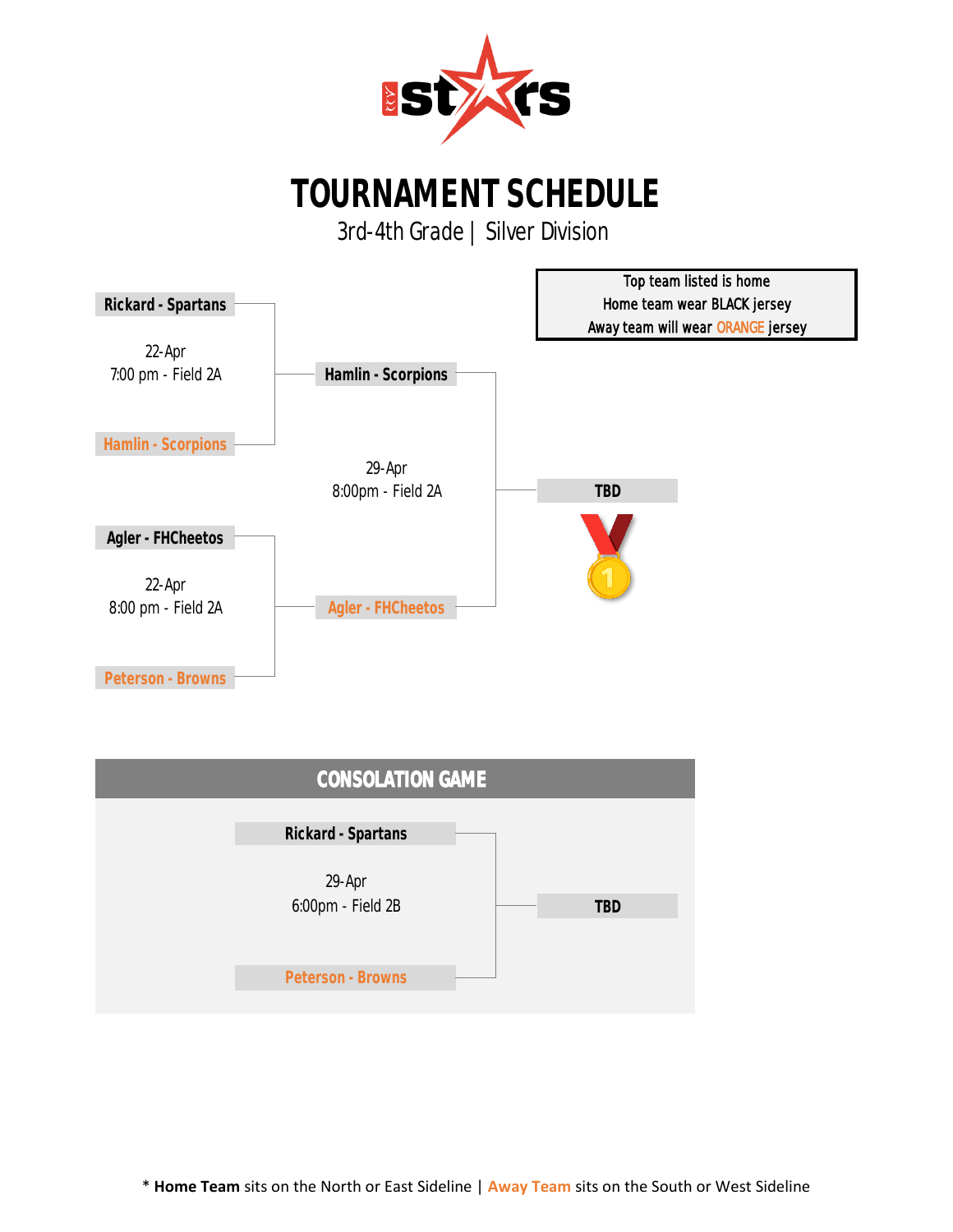

5th-6th Grade | Gold Division